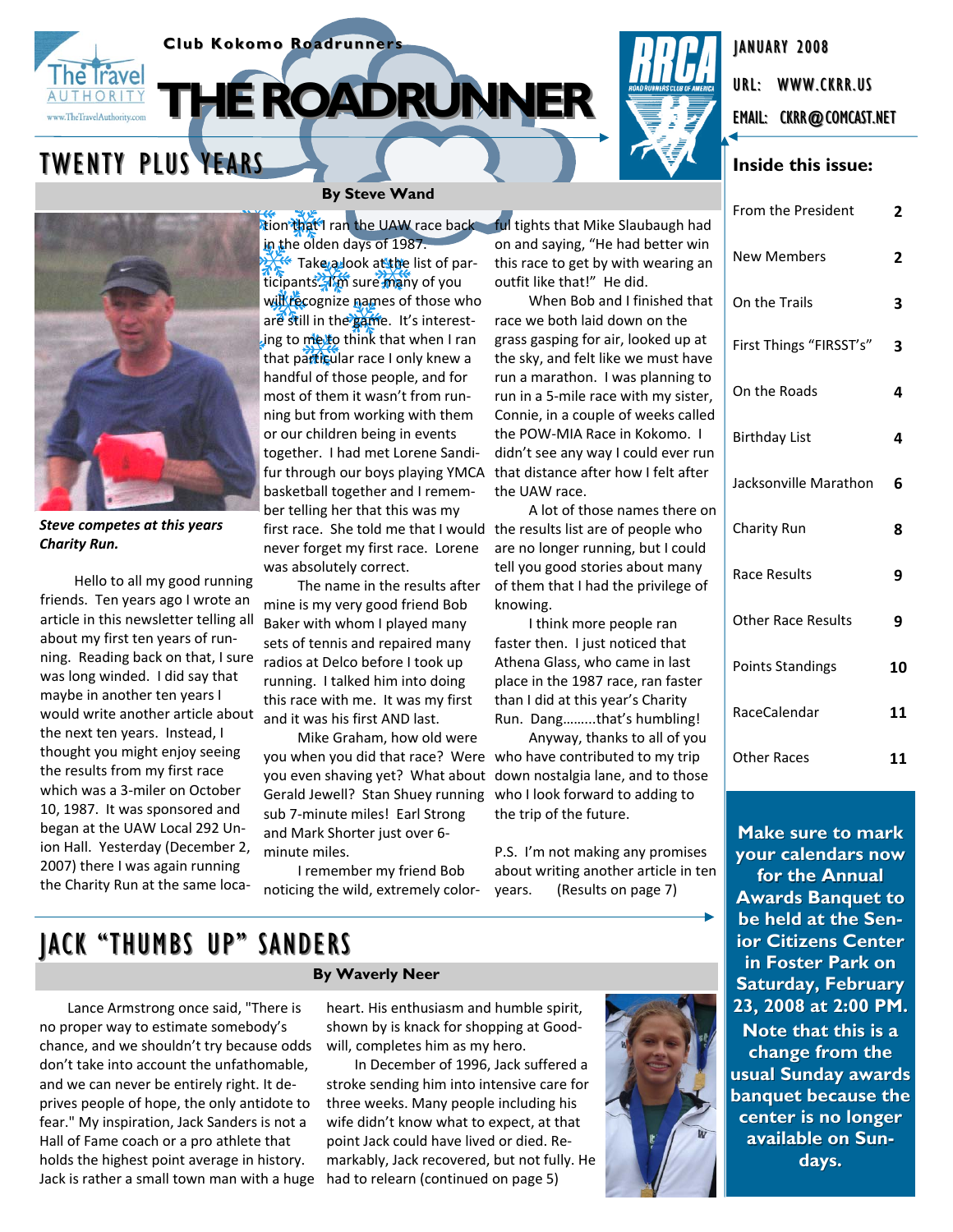# FROM THE PRESIDENT



*President's daughter: Zoe Irvin braved the heavy rains to run the Charity Run.*

#### **Year End Awards Committee**

If you are interested in being on the Year End Awards Committee and want to participate in nominating runners and walkers for end of year awards, please contact me by email at

WI225@insightbb.com. We will have a meeting on Wednesday January 9 at Grace Fellowship Church at 6:30 P.M. (after the Wednesday night run). I will need to know as soon as possible so that I know I will not have too many for the committee.

#### **Multisport Symposium**

While in Florida for the Great Florid‐ ian Ironman distance race, I was able to meet many people from the Midwest as well as many from the Indianapolis area. There were actually somewhere in the neighborhood of 20 of us from the Indian‐ apolis and the surrounding areas that competed at the GFT. One of the guys I met was Doug Robinson who works for the Jordan YMCA and was heading up a Multisport Symposium in November. Doug provided me with the information and what the symposium was all about. Coming off the Ironman race and knowing that I want to compete in another one, I

## **By William Irvin**

saw this as an opportunity to add to my knowl‐ edge of the sport and become better.

In November, fellow Ironman triathlete Ron Moore and I went down to Indianapolis for the first annual Jordan YMCA Multisport Symposium. This conference covered all as‐ pects of swimming, running, cycling, and nutri‐ tion. We were fortunate enough to take part in this conference to learn more about effec‐ tive training for all three disciplines.

The keynote speaker for the event was retired professional Triathlete Scott Tinley, a multiple Hawaii Ironman world champion win‐ ner and multiple national triathlon champion winner. Tinley gave a great speech on the sport of Triathlon that covered racing, training, the history of the sport, and where the sport is going. Also in attendance were Mike Smith‐ an accomplished Indianapolis triathlete, runner and coach, Bob Kennedy‐ NCAA Cross Country Champion and Olympic 5K competitor, Cheryl Hart‐accomplished Triathlete and coach, Heather Hedrick‐NIFS Nutritionist and Ironman triathlete, Kris Houchens‐Ball State Collegiate swimmer, Olympic Swim coach, and National Masters Swim coach of the year 2007, and Ashley Johnson‐NCAA All‐American Track and Field and Cross Country runner as well as a sub ‐four‐minute miler, as well as many more knowledgeable people.

techniques by Robb Rogers. This is just a hand- gear. Ron and I were able to attend 5‐1 hour sessions to learn from the best in the Midwest on topics such as lactate threshold training by Bob Kennedy, training/racing and recovery methods by Greg Mueller, freestyle swim tech‐ nique by Kris Houchens, proper bicycle fit, heart rate training and threshold training by Vern Lamere, muscle imbalance and injury prevention through proper dry land training ful of seminars that were available from some

# NEW MEMBERS Joseph Hubbs Brad Tomlinson

*Welcome to Club Kokomo!*

of the top athletes in the Midwest.

All sessions were very informative and were very helpful in planning for the 2008 training and racing season for both running and triathlons. There was an excellent expo for this event as well that included POLAR heart rate monitors, ZIPP wheels, Runners Forum, Swim Fit just to name a few. The climax of the day was at the end where they gave away close to \$3,500 dollars worth of equipment such as POLAR heart rate moni‐ tors (5 of them), massages, running shoes, BGI Bike mechanic classes, and a set of ZIPP racing wheels.

If any of you are interested in learning how to become a better more efficient run‐ ner, swimmer, cyclist or triathlete this will be an annual event in Indianapolis. You can go to their website at http:// endurancesymposium.com for more infor‐ mation. I will also be advertising this event in our newsletter next fall.

Year End Awards Banquet

The Year End Awards banquet will take place on **Saturday February 23, 2008** at the Foster Park Senior Citizens Center. The third annual CKRR Chili Cook off will take place with the top three voted chili's wining gift certificates for Chili's. If you would like to participate please contact me or one of the Club officers so that we do not have 20‐30 Crock Pots full of Chili! There will also be a need of desserts and chips, etc for the carry. Those of who have completed the require‐ ments to be the top three in your age group will be contacted as to whether or not you would like a plaque or credit towards Club

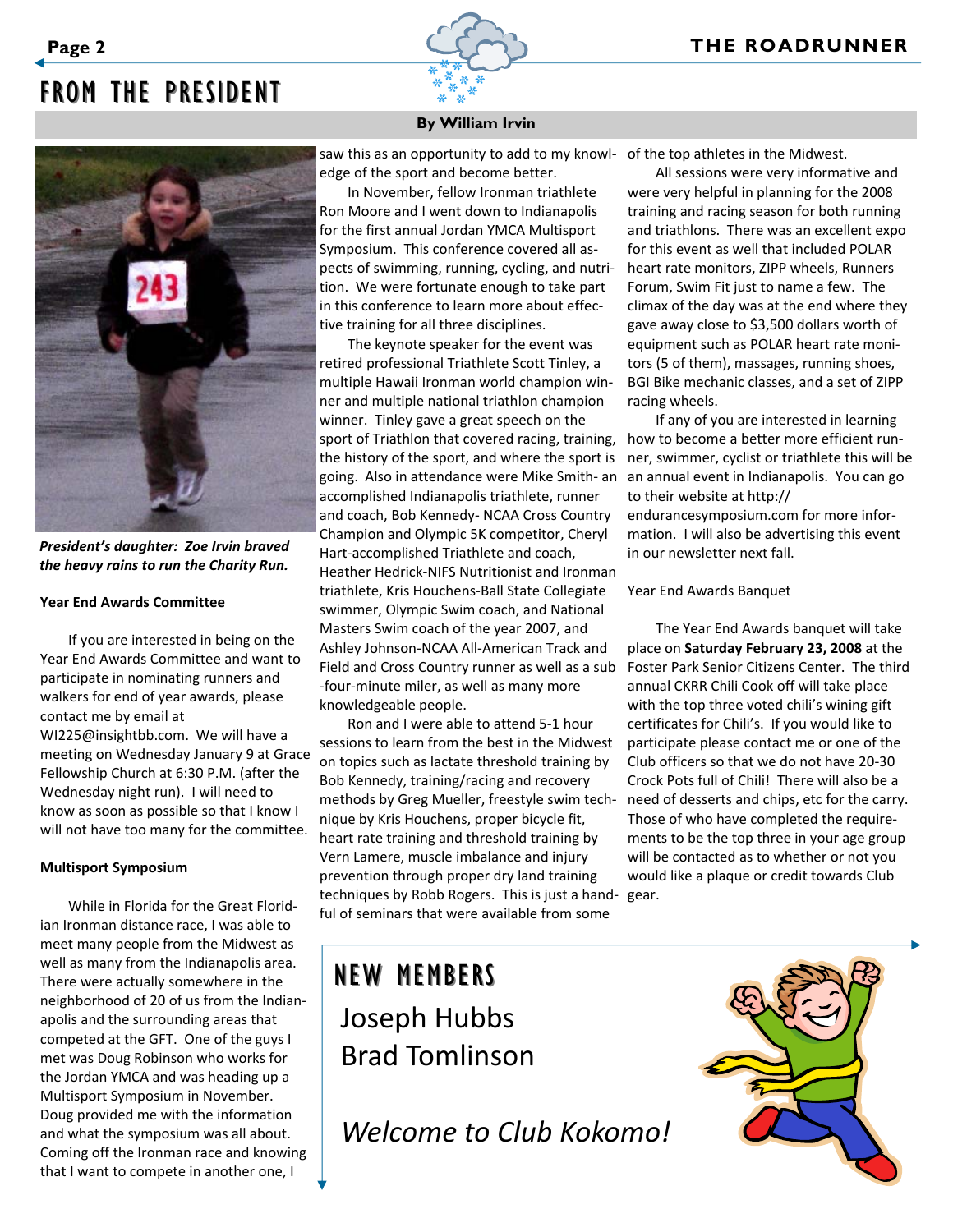# ON THE TRAILS



As I type this report I do so with an eye on the weather report since I will be joining several club members, hitting the trails at the HUFF50K and 10.8 mile Fun Run on December 29. This will be my last "race" of the year but I'm sure ultramara‐ thon legend David Hughes will have no trouble bouncing back from that adven‐ ture to toe the line at our own New Year's Eve 5K as he does every year. Look for a report on those two great events in next months newsletter.

If you're looking for a challenge to start the new year, I invite you to join us Saturday, January 5, for the 24th Annual

### **By Charlie Skoog and Greg Townsend**

Siberian Express at beautiful Kickapoo State Park. Every finisher in this 7.45 mile trail ad‐ venture receives a special "I survived the Sibe‐ rian" award. Visit www.kennekuk.com for more information and give me a call if you would like to carpool with us.

Thanks to everyone who braved a driving rainstorm and missed a Colt's game to partici‐ pate in the 23rd Annual Charity Run on Decem‐ ber 2. Despite the weather we had a great turnout but the best part was raising \$1,865 for Nesting Doves and the Magic and Care Closets, pushing the Charity Run's total giving over the \$40,000 mark.

A few days later I was joined by CK mem‐ bers Robin Cole and Paul Wyman at the Green‐ way's Foundation Luncheon where Governor Daniel's presented a dynamic vision to develop trails and greenways throughout Indiana. We were excited to hear the Nickel Plate Trail was at the top of the priority list receiving a \$250,000 Lily Endowment grant which will be used to finish paving of the trail into Howard County.

is a grass roots effort and we need your help to walking, and biking. As we move into 2008 work continues on developing a plan for trails, greenways, and other forms of alternative transportation throughout Kokomo and Howard County. This support ideas that will provide safer opportu‐ nities to run, bike, and walk our community. We know this will improve our quality of life, home values, and contribute to economic de‐ velopment. I encourage each of you to keep talking to elected officials and policy makers and if you have a moment of inspiration write a letter or call a radio station. Below is a letter

from CK member, Greg Townsend, that ap‐ peared in the Kokomo Tribune on Christmas Day. We all have much to be thankful for and Greg's letter reminded me how lucky we are to be surrounded by special people that care about our community in an active way.

#### **City, County Should Have Walking Trails**

A couple of months ago, I had the privi‐ lege of working with the Friends of the Nickel Plate Trail, taking down the fence around the Continental Steel site.

As we worked we were contemplating what the new park and recreation area would look like. We were hoping there would be plenty of trails for walkers, run‐ ners, and bicyclists.

Now that there are funds available to pave the NPT all the way south to Cassville and into Howard County, I am hoping that the leaders of Howard County and Kokomo can come together and bring this trail into Kokomo and eventually connect these trails to our parks.

I can't think of any better way to start improving the quality of like in our commu‐ nity than to have a trail system that encour‐ ages people to get out and start running,

Greg and I look forward to seeing all of you on the roads and trails next year. If you are interested in trail building and would like to join our taskforce please contact me at (765)457‐2607 or runckrr@aol.com and I will add your name to our distribution list for volunteer opportunities. Collectively we can and will make a difference!

# FIRST THINGS "FIRSST'S" FIRST THINGS "FIRSST'S"

## **By Rebekkah Kinney**

We want to welcome every runner back for the upcoming running season, whether you are training for an event or just running for per‐ sonal reasons we would like to help be apart of your journey. The FIRRST'S all female running group will kickoff the 2008 running season on **Wednesday, January 30th at 5:30 PM at the Highland Park** (by Old Ben, top of the hill). Our main focus will be our Mini Marathon Training Program; however, we welcome all runners on that day. We will be taking registrations for new members and current members will have the opportunity for consultation to list their running goals as Shannon and I can prepare programs accordingly. We will also be taking orders for our personalized "Mini Marathon" long‐sleeve shirts. We will have a preliminary design available mid January and the shirts will also be available to all Club Kokomo Runners to purchase. We want to repre‐

sent this year down in Indy! We will conclude our kickoff with the 1 mile Fun Run @ 6 PM.

Since our first meeting last June we have seen many members accomplish a spectrum of goals. These milestones included several of our members beginning to run for the first time, others increased confi‐ dence after struggling with injuries and rehabilitation, some mastered distances and achieved much sought after PR (personal records) and still others enjoyed merely participating in the club races. All of these are the type of achievements we will continue to encourage and pro‐ mote in 2008. Thanks again for all the support our group has been given. If you would like additional information regarding FIRRST'S please contact Rebekah Kinney, rakinney@insightbb.com or Shannon Reinagle, reinagle@yahoo.com.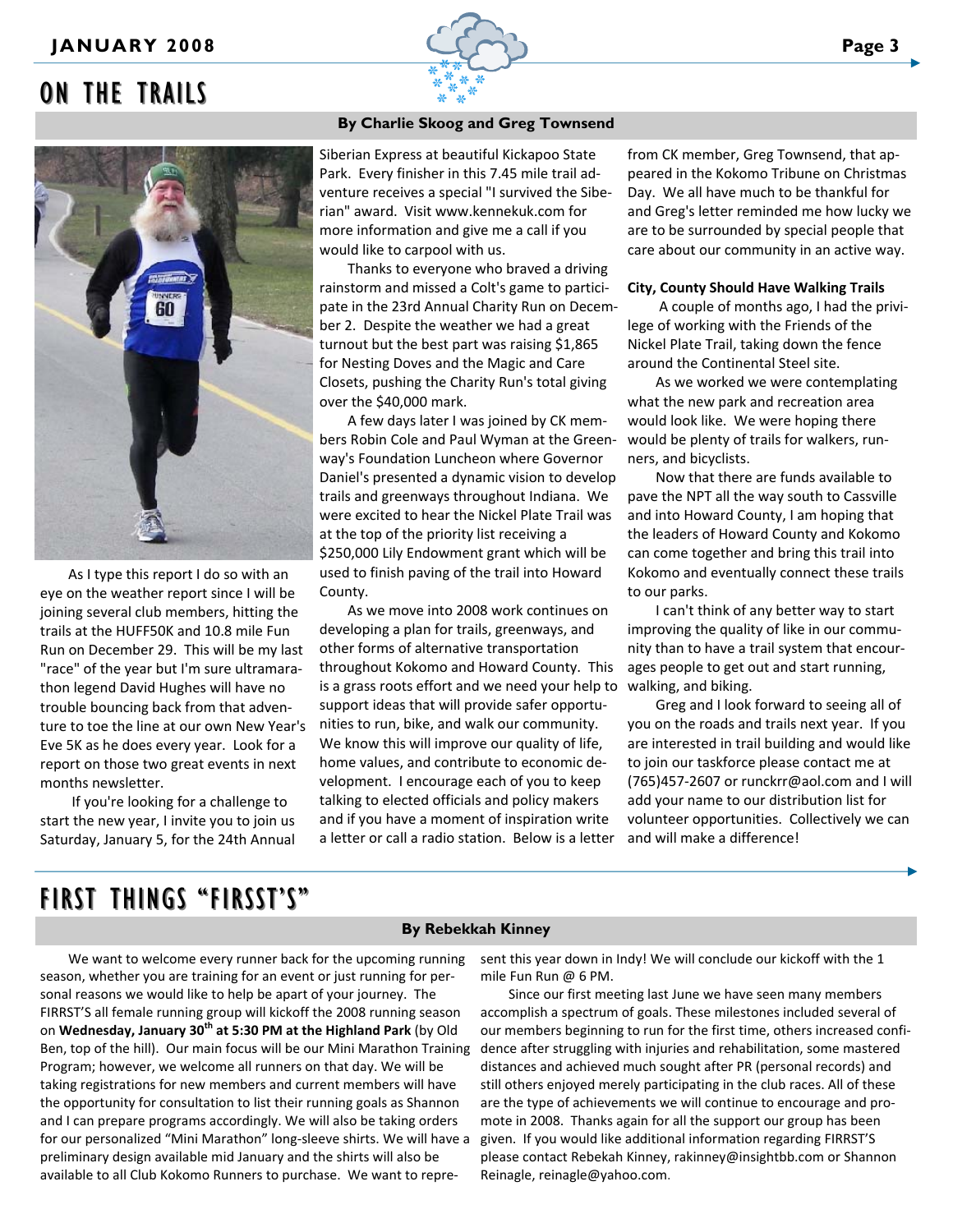

# ON THE ROADS

# **By Johnny 'O**

## **CK Goodfellows bring smiles to children**

Once again, Club Kokomo Goodfellows an‐ swered the call this year. Their efforts brought smiles to 2,300 children who received clothes as Christmas presents.

Since 1911, the Kokomo/Howard County Good‐ fellows organization has been helping the less fortunate buy clothes for their children. Johnny 'O has been a member of Goodfellows for more than 30 years. Fellow CK member Dave White also is a member of the board. This is the third year that Club Kokomo took one of five Goodfellows shopping nights at

Meijer. Volunteers helped parents figure out if they were above or below their voucher limit before going through the check out line, and others put the pur‐ chased clothes in shopping bags.

Charlie Skoog led the charge in recruiting volunteers. As it turned out, we had more than enough help. Besides Charlie, this year's Goodfellows included Mike and Marsha Daugherty, Stan Shuey, Diana Brown, Steve Wand, Jack and Cindy Sanders, Robin Tetrault and daughters Michelle and Missy, Keith McAn‐ drews, Steve Kilcline, Dan Lutes, Tim and Mary Miller, Robin Cole, Eric and Monica Mathew, Brian, Nicholas, Emily, and Kathy Allen, Debbie Riffe, Amanda Pena, Sylvia Burgin, Joyce Pennycoff and Leonora Hulet. Dave White could not help on the designated Club night, so he worked another shopping night.

Providing clothing for children each year is the best present Johnny 'O receives at Christmas. Working on the project with friends makes Johnny 'O's Christmas even more special.

Thank you and happy New Year!

*Top: Diane Brown and Stan Shuey checking prices of items. Middle: The Allen family (from left) Emily, Kathy, Nick, and Brian fold clothes after a purchase.*

*Bottom: The whole Club Kokomo "Goodfellows Crew" pose for a photo.*







# BIRTHDAY LIST



- 1/2 Patti Reinhardt
- 1/2 Keith Kubicek
- 1/3 Marsha Daugherty
- 1/5 T.A. Weber
- 1/8 Robin Michael
- 1/11 Trudy Pierce
- 1/12 Brooke Jones
- 1/16 Edwina Foust
- 1/17 Milt Brown
- 1/18 Annina Gruber
- 1/18 Lisa Jones
- 1/21 Josh Revils
- 1/22 Sondra Summerton
- 1/25 Genna Rodgers
- 1/27 Kayla Reinagle
- 1/30 Jennifer Mayfield
- 1/31 Angela Minnefield

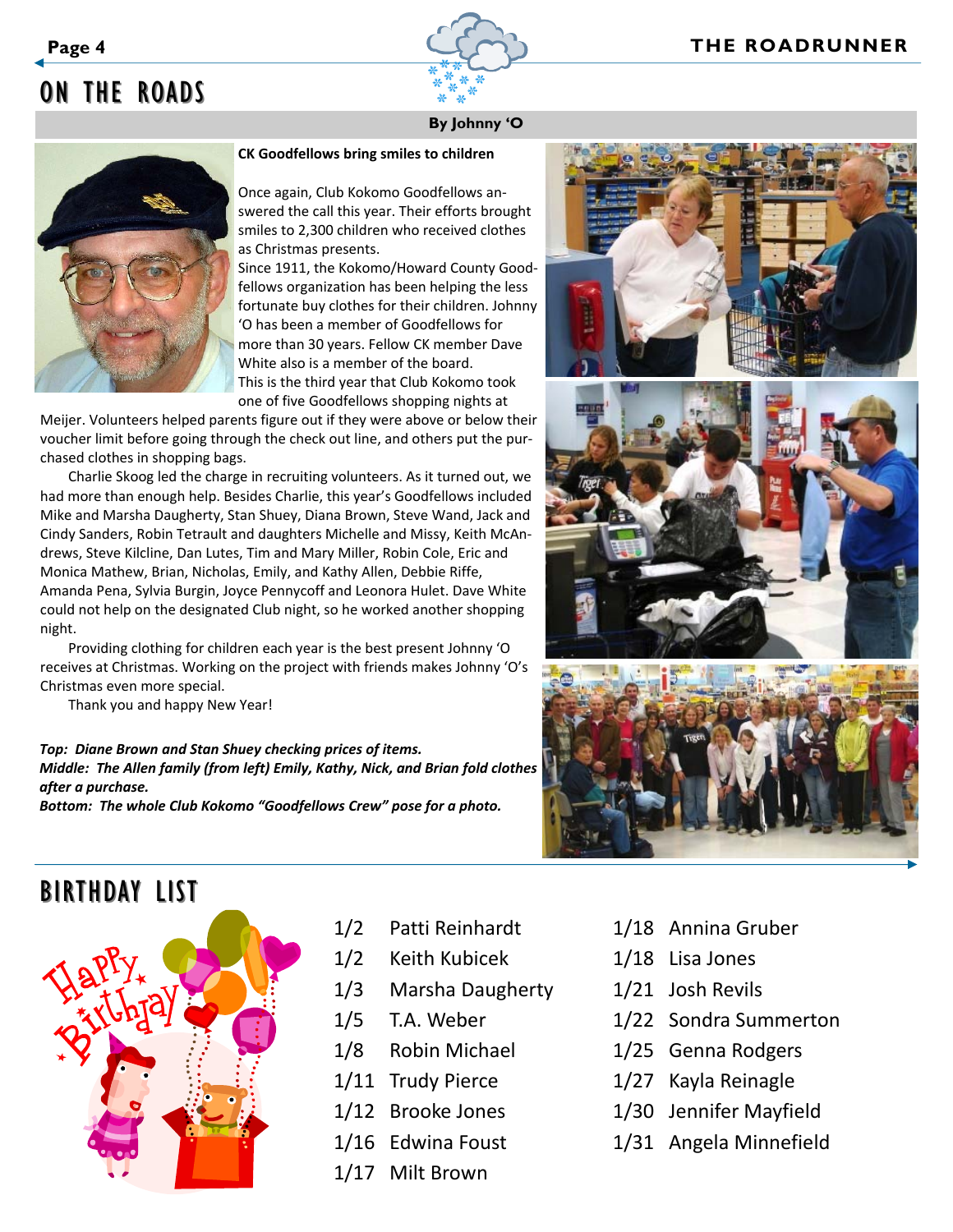

# JACK "THUMBS UP" SANDERS (CONTINUED)



everyday tasks such as tying his shoes with one hand because of the limited usage of his right side. Despite the odds stacked against him, Jack and his secondhand New Balance trainers from Goodwill make it to almost every Club Kokomo Road Runner's Race, held in area parks and courses. This is where I first met Jack. Although Jack my bring "up the rear" he is still an encouragement to me without be‐ ing a phenomenal athlete. Most people may not understand how hard it really his for Jack. As an ex‐

ample, two years ago in the Haynes Apperson road race, train tracks run across the road. To an average person it would be no problem to cross right over, but since Jack drags his right side, his foot would catch on the raised tracks and cause him to fall. By the end of the race Jack had bloody knees and hands, but it never stopped him from finishing the race. That's the kind of willpower I truly admire.

In order to conduct this interview it was necessary for me to converse with both Jack and his wife, Cindy, due to his impaired language because of his stroke. When I asked why he enjoys coming to the club races, I found the answers none to surprising, Jack simply LOVES seeing the people and competing with himself. He won't settle for being mediocre. If he did he would have been just another survivor statistic. However, road racing isn't the only mountain of a challenge Jack has climbed. He has read the Bible over forty times, and is quick to point out that God is most responsible for his recovery. He loves animals and has several collections of coins and puz‐ zles. Although these feats may seem enough, Jack, in 2001 had to drive Cindy every two weeks to Indianapolis for cancer treatment, earning himself the title "My Knight in Shining Armor" from his wife. At that Jack smiles and nods his head at the implied label.

Several people have taken notice to Jack's noble acts, including Kokomo's mayor who recently awarded him with the Key to the City of Kokomo, which Jack proudly points at as he studies it behind its glass casing. Jack's enthusiastic outlook on life has rubbed off on people he has come in contact with. "People know Jack at the grocery store and local restaurants and often give him a high‐five and know exactly what he want" says Cindy. His famous thumbs up has become a decorum for people involved with the road racing club.

Jack has been a figure of persistence and purpose to me. I often say to myself when I'm running "if Jack can do it, so can I." When I think of Jack Sanders one word pops into my mind, conquer, because he truly beat the medical odds and toppled the unfa‐ thomable. Jack lives everyday to its fullest, not missing a single beat. I consider myself truly blessed to know such a moving "sole."

Addendum from Dana:

#### **Westfield Girls Cross Country Team Places 15th in the Nation**

Waverly enjoyed a fun and productive Cross Country season

at Westfield High School. I also enjoyed coaching at Westfield. We both adapted well, although we certainly missed the boys and girls teams at Western.

The 34 girls on the Shamrocks team trained hard and were able to run their best race of the year at the state meet where they were crowned the 2007 IHSAA State Champions. Waverly's individual accomplishments were: All Conference, All Sectional, All Regional, All Semi State, and All State honors by placing 23rd at the state championship meet. The top 25 girls in the state are named all state athletes.

After winning the 2007 IHSAA Girls Cross Country champion‐ ship this fall, the Westfield girls competed in the NIKE Midwest Re‐ gional meet. The top teams from Michigan, Ohio, Illinois, and Wis‐ consin competed in the 5K distance as the top two teams advance to the NIKE Team National meet in Portland, Oregon. Top teams from 11 other regions also advance to field the final 22 teams in the nation. This is the only High School sporting event in the nation where a true national champion is crowned. Nike covered all expenses for all athletes and coaches, including a boys and girls team from Kenya.

Westfield placed 15th in the nation at the Nike Team National

Race on a very wet, snowy and challenging course with over 10,000 fans enjoying the race. The competition will be aired on ESPN later this month.

*Right: Waverly com‐ petes for Westfield in the Indiana State Cross Country Championship.*

*Below: Waverly (first row—third from left) celebrates with her teammates following Westfield's third con‐ secutive cross country state championship.*



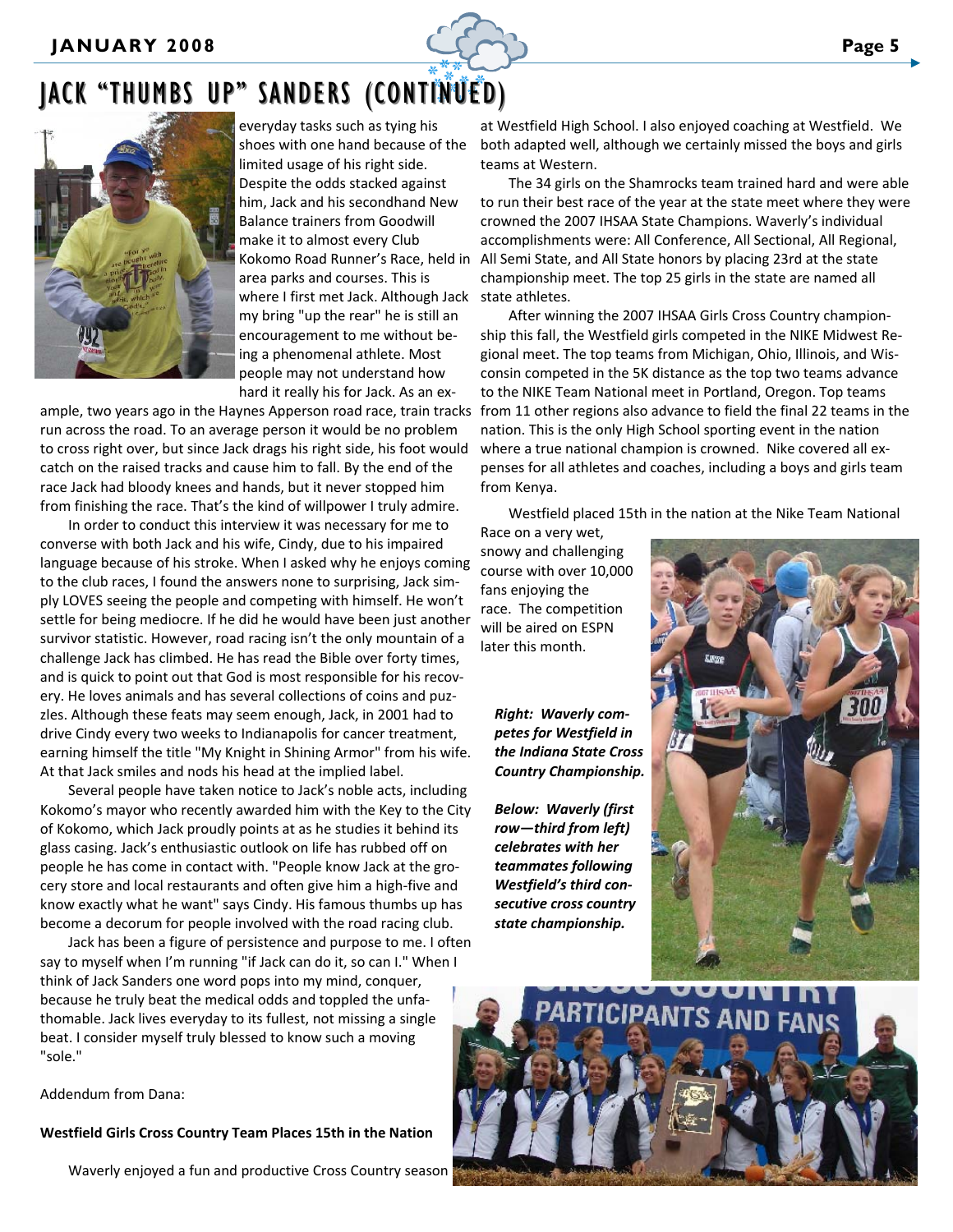# JACKSONVILLE MARATHON



#### From Roxane:

As you Indiana snow birds were en‐ joying the ice, snow and wind, Jim and I ventured to Jacksonville, Florida for our first cruise. Back in June some friends of ours announced they were going along with another couple so we decided to join them. In June you don't think a whole lot about being gone for 9 days at the Holiday Season. Needless to say it makes Christmas come really quick.

It worked out well that we went with the other couples as they have been on a cruise before so that helped us very much with all that we needed and needed to know.

We cruised from Jacksonville to Key West and Nassau, Bahamas. The weather was very nice. 70 to 80 de‐ grees. Perfect for the running of our marathon on the Sunday of our return to Jacksonville on Saturday! (Perfect for me at least.)

Sunday morning at 4:30 a.m. as the alarm went off an Jim looked out the window I asked him how it looked. "I am not even going to tell you"" he said. I knew. RAIN! If any of you know me at all, I am a whiney weather weenie, no two cents about it. I HATE RAIN! It was pouring.

After some thought I decided we

### **By Jim and Roxane Burrous**

may as well at least take the bus to the start. From Jim: The first return bus was at 8:20 so we could ride back then. We only had one pair of closed toed shoes and we were thinking about soggy shoes to catch the plane home after the marathon and putting our wet feet in all of the snow everyone was getting back home. Brrrrr!

We caught the last bus to the start. It started at a school and finished on the track. Guess what? By the time we arrived at the start it had quit raining. Darn it! That meant I had to run. Jim had signed up to walk the 1/2. We figured we would get done close to the same time. Both races started at 7:00. We had just enough time to use the restroom and the gun went off.

The temperature at the start of the race was 68 degrees and I am sure the humidity was 200 percent. (O.K. At least 100.) I had a good start running with the 1/2 marathon‐ ers. They turned around at approximately mile 7. It was pretty sparse after that. The course was very flat (Unlike Ray's version of flat),very shaded and very residential. I bonked early. Mile 10. After that I did not want to finish. The temp dropped as they predicted. The wind picked up and I was COLD! I was so soggy from the humidity that the cooler temperatures and wind really made me chilly. I was even offered a ride at mile 19. I turned it down. Can you believe that??? Am I crazy or what? I don't really know what made me continue to run. Maybe just thinking that if I quit, that would be easy. You can't quit everything in life be‐ cause of an obstacle. You must push on and be strong. So I did. And you know even though I almost had a PW, my greatest achievement was to keep going when the going got tough. I was very pleased to have accomplished that.

Jim did very well in his half so he had to Thinking she is doing double what I had wait quite awhile for me on the track, but they had it well set up and plenty to eat. The sun did finally come out and it ended up be‐ ing a great day.

All in all I would recommend the mara‐ thon to anyone. It is smaller. About 2000 participants between both races. It is flat and shaded. The average temperature for that time of year is 55 degrees.

A great way to finish a cruise vacation is to do a half marathon in the warmth of Jacksonville, Fl. I actually thought of all of you in the cold and snow for about 5 sec‐ onds and then on to the warmth of the present. The alarm woke us at 4:30 a.m. to a peek outside to find a lot of rain as I told Roxane, you do not want to know ( I knew she hated rain) what it is doing. "I am not running" was her first words that morning as she looked outside and said "it is pouring", but it was a warm 68 degrees.

No wake up calls that morning but everyone responded to the fire alarm go‐ ing off at 5:00 a.m. only to find someone falsely set it off, a good thing to get every‐ one ready to run! The 10 minute ride to the start was enough to let it quit rain‐ ing,and ready all 2073 runners and walkers (me) for the journey ahead 26.2 or 13.1 fun miles!!

The gun sounded and away they went (Roxane leading the way) to do what they had trained for (except Roxane). Being that I am a sightseer there was a lot for me to take in and enjoy the warm and hu‐ mid air. The course which I enjoyed took us through some very nice residential ar‐ eas as we were along the St. Johns river. I was walking and dreaming of which home I would like to retire to. I had to pick up the pace occasionally to keep up with some of the participants.

The finish was windy as a cold front came in with cooler and drier air. I changed to a dry shirt and found a specta‐ tor seat in the bleachers of the football stadium where we finished on the track. There I enjoyed the clearing skies of sun‐ shine for the finish of Roxane's marathon. done. Wow!

Here she came blazing on the track only to finish nip and tuck with another marathoner.

It is great to know you did what you put your mind to do. Everyone needs to pat theirselves on the back for any accom‐ plishments they do no matter what it is.

Happy Holidays from the Burrous's.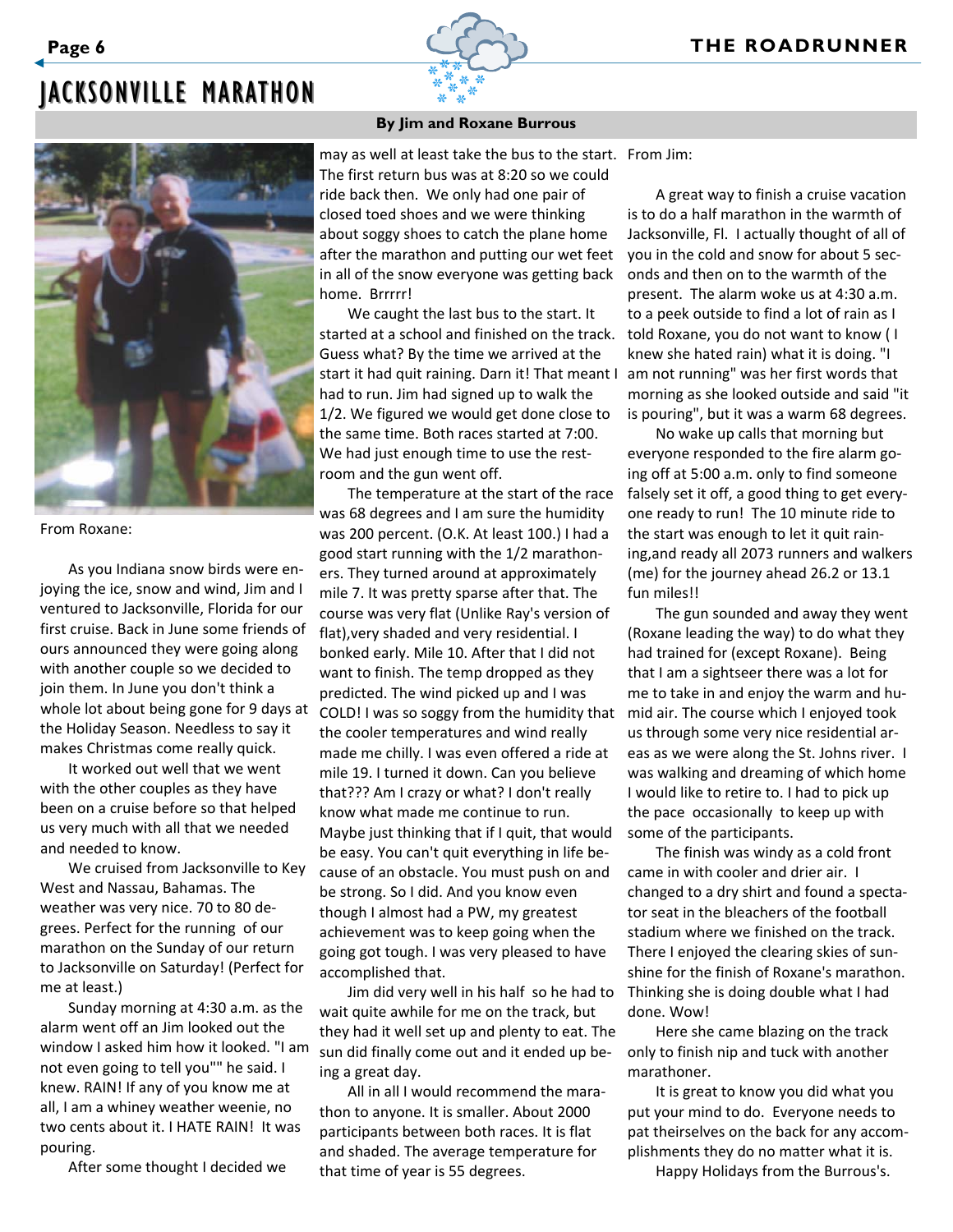

# TWENTY PLUS YEARS (CONTINUED)

UAW LOCAL #292

DATE> 10/10/87

WEATHER) CLOUDY

F  $+ + +$ 

 $\cdots$ DISTA

TEMPERATURE) 50

KOKOMO,

| NCE) 3 MILES                                                                   |  |  | STARTING TIME) 8:30 A |  |
|--------------------------------------------------------------------------------|--|--|-----------------------|--|
| RACING RESULTS BY ACTION STATS, INC.<br>************************************** |  |  |                       |  |
| IV.PL NAME OURCARD WALL TIME PACE/MI PL. DIV.PL NAME                           |  |  | <b>TIME</b>           |  |
|                                                                                |  |  | $8:22:31.67$ 7        |  |

|    |                 | MIKE SLAUBAUGH                 | 8:15:00.45 | 5:88.  | 41 |                 | <b>JUTLE PENNTLUFF</b> | 0100131.01             |
|----|-----------------|--------------------------------|------------|--------|----|-----------------|------------------------|------------------------|
|    |                 | KENNY BENNETT                  | 0:15:05.18 | 5:01.7 | 42 |                 | <b>BOB CUPP</b>        | 0:22:32.31             |
|    | S               | <b>SERALD JEWELL</b>           | 0:15:21.25 | 5:07.1 | 43 | 5               | NORM HARRUFF           | 8:22:35.19             |
|    | 3               | DAVID SARDNER                  | 0:16:13.93 | 5:24.6 | 44 | S               | JUDITH WEBER           | 8:22:38.71             |
|    |                 | TRENT SINNETT                  | 0:16:37.66 | 5:32.6 | 45 | 12              | <b>BOB ELWELL</b>      | 0:22:39.19             |
|    | 5               | <b><i>GREGORY TOWNSEND</i></b> | 8:16:42.64 | 5:34.2 | 46 | $\overline{c}$  | LORENE SANDIFUR        | 8:22:46.20             |
|    | 2               | <b>RJ KERR</b>                 | 0:17:22.00 | 5:47.3 | 47 | 13              | <b>STEVEN GROVES</b>   | 8:22:50.85             |
|    | 1               | BEDRGE DEVINE                  | 8:17:34.81 | 5:51.6 | 48 | 3               | MICHAEL SCHAEFER       | 0:22:52.78             |
|    | Б               | BYRON BUNDRENT                 | 8:17:41.47 | 5:53.8 | 49 | $\frac{1}{2}$ 3 | BARBARA MOELLER        | 0:22:56.41             |
| ø. | $\overline{7}$  | <b>MIKE GRAHAM</b>             | 8:17:44.35 | 5:54.8 | 50 | $\overline{c}$  | JAMES STAMPER          | 8:23:16.34             |
| ī  | 5               | <b>GARY MEEKS</b>              | 8:17:52.07 | 5:57.4 | 51 | 14              | STEVEN WAND            | 0:23:16.79             |
| 2  | 3               | TONY HINKLE                    | 0:17:57.23 | 5:59.1 | 52 | 15              | ROBERT BAKER           | 0:23:17.45             |
| 3  |                 | <b>BILL BENNETT</b>            | 8:18:04.42 | 6:01.5 | 53 | $\overline{3}$  | CINDY MILLER           | 0:23:21.74             |
|    | 3               | <b>MARK SHORTER</b>            | 0:18:14.28 | 6:84.8 | 54 | 3               | CHARLIE BOOTH          | 0:23:26.77             |
| 5  | 4               | STEVE KILCLINE                 | 0:18:19.65 | 6:06.6 | 55 | 12              | <b>NIKE HEILMAN</b>    | 0:23:37.75             |
| 5  | 5               | EARL STRONG                    | 0:18:42.83 | 6:14.3 | 56 | 6               | <b>DICK SUMMERTON</b>  | 8:23:44.65             |
| 7  | 5               | DARRELL PENNYCOFF              | 8:19:02.14 | 6:20.7 | 57 |                 | MARSHALL TALBERT       | 0:23:53.31             |
| 8  | 8               | GEOFF TAYLOR                   | 0:19:18.17 | 6:26.1 | 58 | $\overline{7}$  | <b>JOHN BOYLE</b>      | 0:24:42.58             |
| 9  | 6               | <b>RON SPANE</b>               | 0:19:19.01 | 6:26.3 | 59 | S.              | <b>RUTH MOORE</b>      | 0:25:07.05             |
|    | $\overline{7}$  | FRED VOLLMER                   | 0:19:19.91 | 6:26.6 | 60 | 13              | <b>AARON OSKUN</b>     | 0:25:15.59             |
|    | 8               | ED OLIPHANT                    | 0:19:37.19 | 6:32.4 | 61 | 16              | <b>JEFF COOTE</b>      | 0:25:16.15             |
| 2  | 9               | <b>BILL SCHAEFER</b>           | 0:19:48.72 | 6:36.2 | 62 | 14              | THOMAS SCHOENRADT      | 0:25:38.25             |
| 3  | 1               | GENE MOORE                     | 0:19:51.05 | 6:37.0 | 63 | 11              | <b>JIM BUTLER</b>      | 0:25:54.21             |
|    | 9               | <b>MIKE SCHOENRADT</b>         | 0:20:19.29 | 6:46.4 | 64 |                 | JAN ELLIS              | $\theta$<br>0:26:00.13 |
| 5  | 5               | HARRY EATON                    | 0:20:31.83 | 6:50.6 | 65 | 1               | ATHENA BLASS           | 8<br>0:26:30.51        |
| 5  | 10              | STAN SHUEY                     | 0:20:36.68 | 6:52.2 |    |                 |                        |                        |
| 7  | 10              | KEN SURGWITZ                   | 0:21:00.95 | 7:88.3 |    |                 |                        |                        |
| 5  | 6               | COY RILEY                      | 0:21:09.93 | 7:83.3 |    |                 |                        |                        |
|    | 11              | <b>DAVE FLUCK</b>              | 0:21:24.36 | 7:86.1 |    |                 |                        |                        |
|    | $7\phantom{.0}$ | MICHAEL TRAGESSER              | 8:21:25.96 | 7:88.7 |    |                 |                        |                        |
|    |                 | STEVEN MIDDLETON OVENUE        | 0:21:28.10 | 7:09.4 |    |                 |                        |                        |
|    |                 | BETTY OLIPHANT<br>Lengalo      | 0:21:28.86 | 7:09.6 |    |                 |                        |                        |
|    | 8               | BRIAN DARROW                   | 0:21:30.90 | 7:10.3 |    |                 |                        |                        |
|    | 9               | <b>KEITH HAYDEN</b>            | 0:21:48.20 | 7:16.1 |    |                 |                        |                        |
|    |                 | <b>NIKE HENRY</b>              | 0:21:58.56 | 7:19.5 |    |                 |                        |                        |
|    | 18              | <b>KEVIN MARSH</b>             | 8:22:81.72 | 7:20.6 |    |                 |                        |                        |
|    | 11              | RICHARD CAMPBELL               | 0:22:12.74 | 7:24.2 |    |                 |                        |                        |
|    | 2               | TRAVIE SANDIFUR                | 0:22:21.21 | 7:27.1 |    |                 |                        |                        |
|    | 3               | DON MIDDLETON                  | 0:22:21.59 | 7:27.2 |    |                 |                        |                        |
|    |                 | <b>JULIA SPANE</b>             | 0:22:29.97 | 7:30.8 |    |                 |                        |                        |

 $\blacksquare$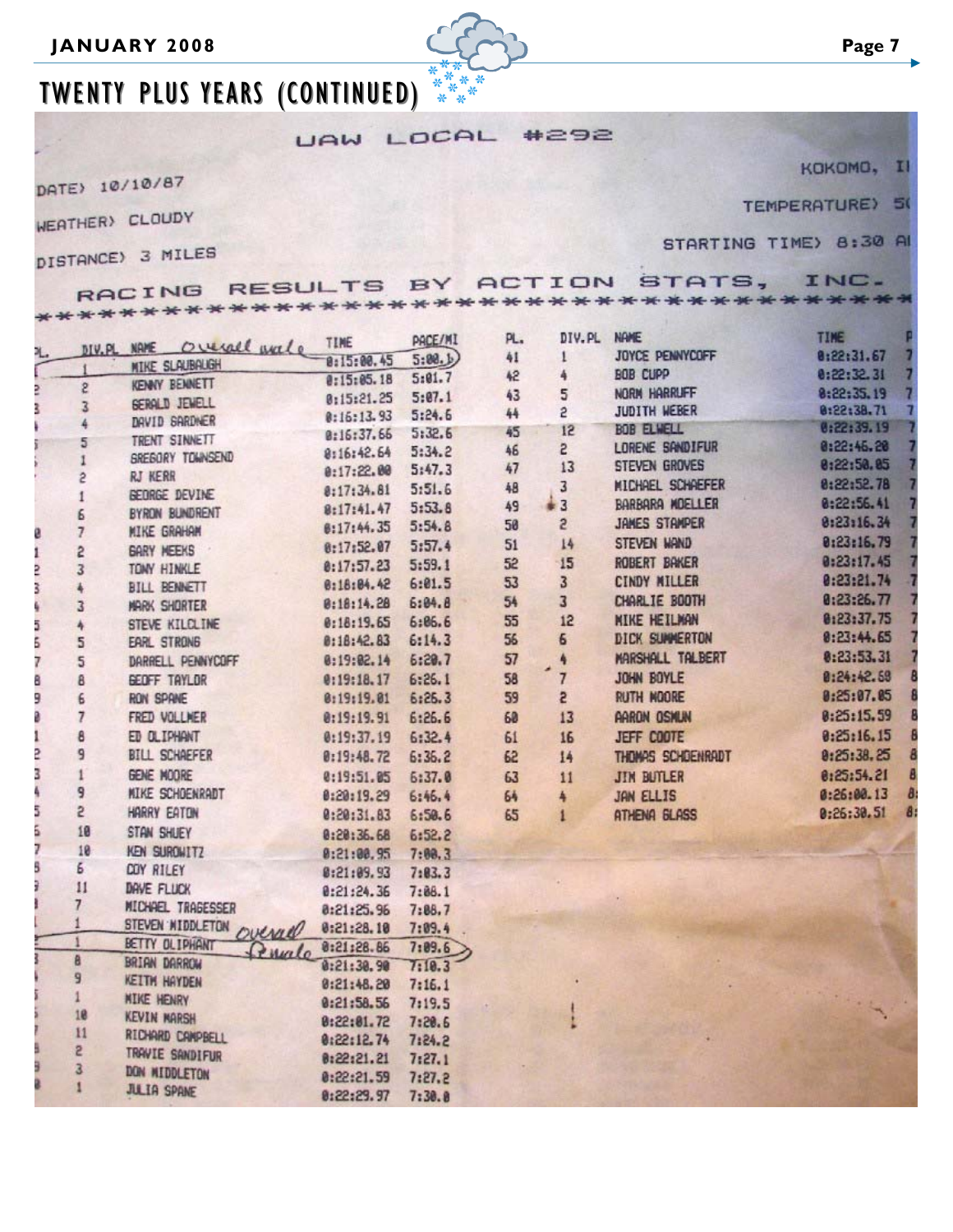

# CHARITY RUN

I know exactly how many of you turned out for the Charity Run this year (I happen to have the list of runners, walk‐ ers, and volunteers) and it amazed me considering the horrific weather.

Then I got thinking (dangerous I know) and I had to change my position on the subject. I wasn't amazed at all. I ex‐ pected it because without exception this group comes through no matter the occa‐

# **By Brian Reinhardt**

If you weren't out there running or walk‐ ing in the rain and wind you were out there directing traffic or in Chris James' case, trying to take pictures for the newsletter. I had to laugh when I considered him doing so because there was no way that there could have possi‐ bly been a decent picture in the lot, but he found a way somehow to prove me wrong. Yeah, every picture is dark, but of course they were—it was very dark outside in the middle of the day! Thank you so



*Josh Revils, Ricke Stucker, and club chaplain Mike Deardorff fight through the final yards of the Charity Run.*

sion. There may be a few different faces from time to time, but the bottom line is that the members of this club line up and get it done every time.

your daughter along—I had a wonderful time talking to her after the race—what a hoot! He wasn't the only one out there making a dif‐ ference because every single person there had their hand in changing lives in our community. A hearty pat on the back is warranted for every‐ one there. As I reported in a quick

much, Chris! Oh, and thank you for bringing

snippet in last month's newsletter, we raised approximately \$1,875 for Nesting Doves and

the Care Closets and that doesn't go unnoticed by those that really need the help. You truly

are a wonderful group of people!



*Left: Charlie Skoog leads Travis Sheets and club treas‐ urer Mark Shorter to the*



*Above: Former club president Gary Jewell is back on the roads.*

*Below: Al Hochgesang was smart enough to wear a hat to keep the rain off of his face.*

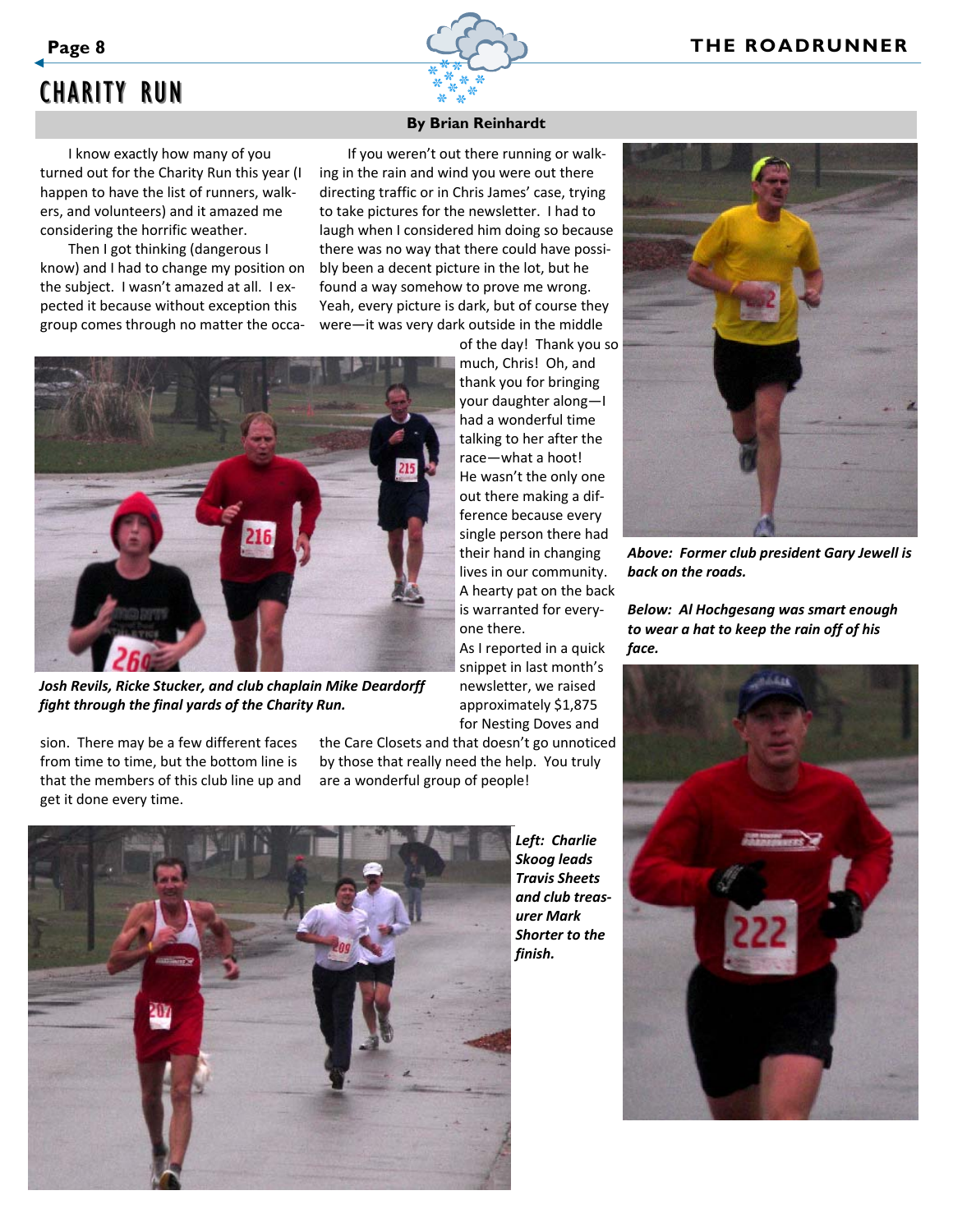# RACE RESULTS

Club Kokomo Charity Run 5K Sunday, December 02, 2007 UAW 292, Kokomo, Kokomo, IN 1. Jeff Hemmeger 19:07 3. Matt York 19:23 4. Joe Rangel 19:27 6. Kyle Starich 20:16 7. Sam Williamson Jr. 20:29 8. Brian Reinhardt 20:31 9. Gary Jewell 21:17 10. Al Hochgesang 21:26 11. Heather Weber 21:32 1st Female 11. James Longwith 45:28 12. Mike Graham 21:57 14. Eric Mathew 22:41 15. Charlie Skoog 22:56 16. Travis Sheets 23:01 17. Mark Shorter 23:06 18. Phil Rozzi 23:32 19. Darin Hollingsworth 23:38 20. Kaleb Hollingsworth 23:46 21. Michelle Hollingsworth 23:46 22. Josh Revils 24:02 23. Ricke Stucker 24:04 24. Mike Deardorff 24:14 25. Gregory Townsend 24:40 26. Lorene Sandifur 24:53 28. T.A. Weber 25:15 30. Kathy Bagwell 25:35 31. Stan Shuey 25:50 33. Kevin Starich 26:15 34. Steve Wand 26:38 37. Mark Rodgers 27:09 38. Ryan Bagwell 27:26 39. Lisa Jones 27:49 39. Cory Jackson 28:02 40. Dale Sullivan 28:09 41. Doug Mankell 28:16 42. Mike Daugherty 28:43 43. Cassie Bauson 28:43 44. Peter Bauson 28:43 45. Vicki Boles 28:55 46. Tom Miklik 29:06 47. Robin Tetrault 29:09 50. Rhenda Acton 30:03 51. Zoe Irvin 30:33 52. Allison Irvin 30:33 53. Griffin Irvin 30:33 54. Will Irvin 30:33 55. Vanessa Lorenz 30:49 56. Robin Cole 31:04 57. Keith Bauson 31:37 58. Darcie York 31:44 59. Sam Williamson Sr. 31:59 60. Amber Longwith 33:02 61. Christine Williamson 33:09 62. Bill Heck 33:09

### 63. John Wiles 34:07

- 66. Sylvia Burgin 40:24
- 68. Robert Cupp 41:54



# 68 Finishers

Club Kokomo 3 Mile Walk 1. Mary Miller 39:08 1st Female 1. Anna Dollens 39:08 3. Milt Brown 40:30 6. Jerry Lambert 43:30 7. Tim Taflinger 43:30 8. Brian Allen 43:43 9. Keith McAndrews 44:04 10. Nicholas Allen 45:11 12. Bob Longwith 45:32 13. Emily Allen 47:42

- 14. Kathy Allen 47:42
- 15. Carolyn Norris 47:51
- 16. John Norris 47:51
- 17. Amanda Pena 48:23
- 18. Debbie Riffe 48:23
- 19. Diana Brown 48:47
- 20. Jackie Sanders 50:14
- 21. Cynthia Sanders 50:20 21 Finishers
- 

Club Kokomo Weekly Fun Mile Wednesday, December 5, 2007

5:30 PM Race 1. Steve Wand 7:32 2. Charlie Skoog 7:48

Club Kokomo Weekly Fun Mile Wednesday, December 12, 2007

11:00 AM Race 1. Charlie Skoog 7:10 2. Jackie Sanders 15:46

5:30 PM Race 1. Joe Rangel 5:52 2. Dan Lutes 6:11 4. Steve Wand 7:17 5. Greg Sumpter 7:39 6. Ray Tetrault 8:18 9. Mary Miller 9:32 11. Sylvia Burgin 12:29

Club Kokomo Weekly Fun Mile Wednesday, December 19, 2007

11:00 AM Race 1. Charlie Skoog 7:24 2. Amber Longwith 9:29 3. Cathy Longwith 14:53 4. Jackie Sanders 15:39

5:30 PM Race 1. Tyler Padgett 7:52 3. Mary Miller 9:15

5. Bob Longwith 10:56 6. Sylvia Burgin 12:43

Club Kokomo Weekly Fun Mile Wednesday, December 26, 2007

- 11:00 AM Race
- 1. Charlie Skoog 6:44
- 2. Greg Sumpter 8:11
- 3. James Longwith 8:12
- 4. Amber Longwith 9:39
- 5. Bob Longwith 10:43
- 6. Cindy Sanders 12:28
- 7. Cathy Longwith 14:39 8. Jackie Sanders 15:32
- 

#### 5:30 PM Race

- 1. Steve Wand 7:13
- 3. Ernie Strawn 7:37
- 4. Mary Miller 8:24
- 6. Jerry Lambert 9:13
- 7. Sylvia Burgin 12:16



# OTHER RACE RESULTS

New Las Vegas Marathon Dec 2, 2007 Las Vegas, NV 1. Christopher Cheboiboch 2:16:49 1w. Silvia Skvortsova 2:29:01 16. Scott Colford 2:33:57 4154 Finishers

First Carolina State Bank Half‐Marathon Dec 8, 2007 Rocky Mount, NC 1. Jonathan Wood 1:20:32 1w. Christine O'Rourke 1:32:20 73. Ricke Stucker 1:48:38 244 Finishers

Jacksonville Marathon Dec 16, 2007 Jacksonville, FL 1. Sammy Nyamongo 2:29:01 1w. Sharon Hathaway 2:55:05 632. Roxane Burrous 4:48:57 801 Finishers

Half‐Marathon Jim Burrous 2:54:08 (I couldn't find the results for the overall win‐ ners or for the number of finishers)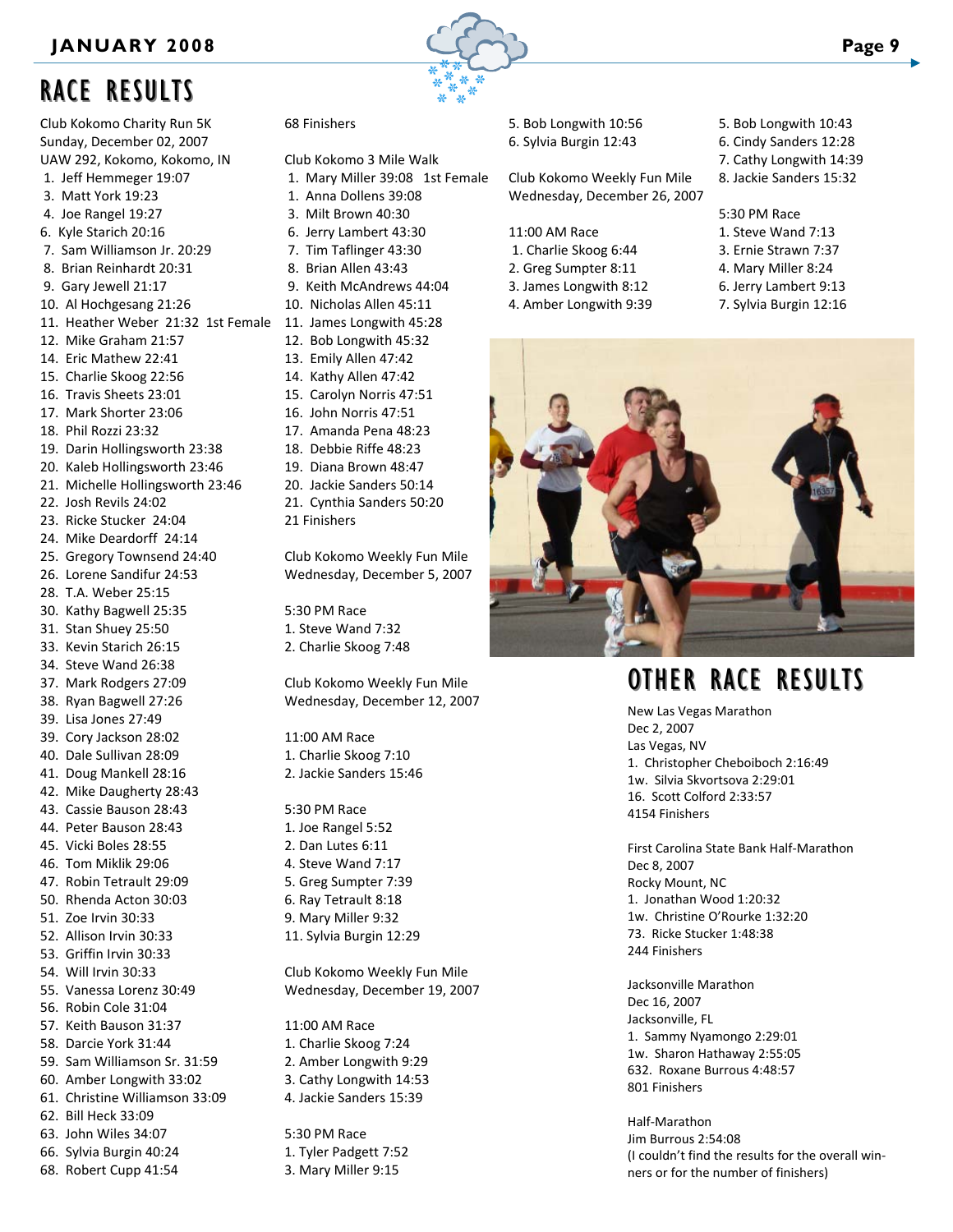

# 2007 POINTS STANDINGS

Races scored include the JN Amboy, Ultimate Challenge, Old Ben, Race for the Cure, JN Jackson Morrow, Composer Classic, Trojan Trot, JN Greentown, Relay for Life, Race for Grace, Haynes Apperson, Ironhorse, Panther Prowl, JN converse, Age-graded, BeeBumble, Cole Porter, JN Bunker Hill, Mounds, McKinley, Charity Run and any one marathon, half-marathon or volunteer.

#### Runners

Women

#### 0‐12

Aubrey Jackson 2‐40V Victoria Christenson 1‐20H Zoe Irvin 1‐20

#### 13‐29

Sarah Lee 12‐172H Amber Longwith 10‐142 Vanessa Lorenz 10‐138V Katie Hollingsworth 6‐97V Laura Bauson 5‐90M Annina Gruber 4‐67 Nicole Parry 4‐57 Nicole Jackson 4‐56V Waverly Neer 2‐40 Katie Christenson 1‐20H Emily Christenson 1‐20H Mindy Tetrault 1‐20V

#### 20‐24

Sarah Bauson 5‐100H Holly Hurlburt 5‐87 Grace Bauson 4‐65H Jamie Jackson 2‐40V Megan Green 1‐20 Stephanie Overman 1‐20H

#### 25‐29

Kathleen Bagwell 17‐292H Allison Irvin 14‐250H Rebekah Kinney 9‐128H Jillian Weaver 9‐118 Justine Eads 6‐81H Karen Bush 5‐67H Kelly Wright 2‐40HV Shannon Reinagle 2‐30H Brianne Boles 2‐28H Michelle Tetrault 1‐20V

### 30‐34

Darcie York 10‐175H Jeanette Merritt 9‐137H Robyn Pagington 4‐80 Geana Moore 5‐70 Amy Piazza‐Graves 4‐70H Lisa Stucker 1‐12 Dona Smith 1‐10

# 35‐39

Lisa Jones 13‐232H Heather Weber 10‐180HV Teresa Long 3‐60H Lisa Birkhimer 2‐30H Kavita Kataria 1‐20 Tami Moore 1‐20H Tosha Rogers 1‐20H Stella Rood 1‐20

## Gina Sheets 1‐20M Shelly Wyman 1‐15 Jennifer Mayfield 1‐10 40‐44

Michelle Hollingsworth 16‐ 310H Patti Reinhardt 15‐250MHV Kim Anderson 1‐20H

45‐49 Roxane Burrous 10‐200MHV Cassie Bauson 8‐145H Maureen Prentice 4‐67H Sandy Knowland 3‐50H Cheryl Marner 3‐45H Carla Yerkes 2‐40H

#### 50‐54

Robin Tetrault 16‐265MHV Lorene Sandifur 14‐260HV Robin Cole 16‐221 Christine Williamson 8‐129 Vicki Boles 6‐115H Jill Parry 4‐67V Debra Perkins 2‐32H Marsha Daugherty 2‐30 Michaelene Anderson 1‐20V

#### 55‐59

Joyce Pennycoff 16‐310HV Rhenda Acton 13‐210HV Kathie Barnett 2‐30V Barb Wand 2‐30V Anne Wiles 2‐30V Shirley Wilson 1‐10

## 60‐64

Kathy Murdoch 4‐80 Doris Griffith 3‐55V Susan Gerhart 2‐40H Trudy Pierce 1‐20H Kathleen Leach 1‐20H

## Men

 $0 - 12$ Joshua Revils 12‐225 James Longwith 10‐164V Quinn Reinhardt 7‐110V Waylon Coulter 3‐60 Griffin Irvin 1‐20 Nicholas Webster 1‐20H

#### 13‐19

Mason McGovern 7‐125 Peter Bauson 7‐109H Brandon Sheline 5‐100 Jordan Lee 6‐94H Jesse Bauson 5‐82MH Kaleb Hollingsworth 5‐75

Sam Williamson, Jr. 3‐60 Keith Bauson 4‐52 Kyle Starich 3‐42 Tony Robinette 2‐32 Carl Christenson 1‐20H Andrew Swinehart 1‐20H Matthew Robertson 2‐19 Ben Bradshaw 1‐10

20‐24 Bryan Phillips 3‐60 Justin Ashcraft 2‐40 Kevin Callaghan 1‐20H Zach Overman 1‐20H Brett Sanders 1‐10

### 25‐29 Mark Eads 6‐110H Cory Jackson 5‐85 Matt Yarosz 3‐60 Seth Daugherty 2‐40 Nathan Hovermale 2‐35

30‐34 Matt York 15‐260H William Irvin 13‐235MH Ryan Bagwell 16‐221 Chris James 9‐152HV Keith Hill 9‐125H David Reinagle 4‐50H Ryan Hanlon 2‐17

## 35‐39

Scott Colford 14‐270MH T.A. Weber 12‐165H Scott Riggle 7‐117H Jeff Kuczera 6‐105 Vernon Graves 8‐104H Michael Lake 8‐91H Donny Smith 6‐79H Travis Sheets 2‐40H Michael Rood 2‐30 Mitch Reeves 1‐20H Dennis Ball 2‐19

## 40‐44

Brian Reinhardt 18‐325MHV Michael Graham 20‐291HV Darin Hollingsworth 16‐205H Dana Neer 9‐170HV Ron Moore 10‐157MH Dan Lutes 3‐60MH Brandon Mink 3‐40 Mark Webster 2‐30H Mike Williams 2‐30H Don Rogers 2‐29M Shawn Mayfield 1‐20H

45‐49 Al Hochgesang 11‐200 Phil Rozzi 11‐200M

Eric Mathew 11‐166MH Kim Lee 11‐160H Ken Swinehart 12‐155HV Mark Rodgers 8‐119H Ray Tetrault 6‐96MHV Byron Bundrent 3‐60 Gary Jewell 2‐40V Bill Bauson 3‐37H Mike Jones 2‐32H Brent Marner 1‐20H Greg Sumpter 1‐20M

#### 50‐54

Mark Shorter 20‐329H Earl Strong 17‐320MH Mike Deardorff 15‐196HV Greg Townsend 9‐129MV Jerry Meiring 10‐110 Russ Hovermale 6‐69 Don Gifford 3‐55H Michael Campbell 3‐52MH Dave White 3‐50HV Kevin Starich 1‐20 Tom Sheridan 2‐17 Karl Stoneking 1‐10

## 55‐59

Ricke Stucker 21‐335H Joe Rangel 15‐300 Charlie Skoog 16‐210V Tom Miklik 9‐132HV Steve Wand 6‐94HV Phil Leininger 6‐80H John Wiles 4‐70HV Steve Kilcline 4‐51V Fred Chew 3‐50H Chris Smith 1‐10 Bill Cox 1‐9

# 60‐64

David Hughes 13‐245M Sam Williamson, Sr. 9‐157 Doug Mankell 9‐152H Bill Barnett 3‐50V Walter Brown 2‐30

# 65‐69

Stan Shuey 15‐275 Dale Sullivan 12‐191 John Norris 9‐165H Charles Johnson 1‐20H Darrell Pennycoff 1‐12 Jerry Leach 1‐10

70‐74 Bill Heck 11‐215V Robert Cupp 12‐187 Riley Case 3‐60

# Women

Walkers

## 49‐

Mary Miller 20‐380HV Amanda Pena 20‐307V Debbie Riffe 20‐226V Jane Inman 14‐182HV Raye Jean Swinehart 12‐147HV Emily Allen 13‐119 Cara Lee 4‐45H Becky Christenson 2‐32H Karen Jewell 1‐20V Darlene Jackson 2‐15 Carol Savage 1‐6

## 50+

Sylvia Burgin 18‐247H Sylvy Bledsoe 11‐220HV Judy Smith 14‐211HV Pat Robertson 13‐146HV Anna Dollens 7‐140 Diana Brown 11‐133 Kathy Allen 12‐130 Cynthia Sanders 12‐129V Angela Lorenz 4‐36 Diane Gifford 1‐20

## Men

49‐ Brian Allen 18‐295HV Steve Inman 13‐260HV Nicholas Allen 7‐103 Tim Revils 3‐37 Bruce Savage 1‐10

# 50+

Rick Spencer 17‐325H Keith McAndrews 17‐271MHV Tim Taflinger 20‐265HV Jerry Lambert 17‐230HV Jackie Sanders 18‐158V Rocky Smith 12‐139HV Robin Michael 12‐133MH Milt Brown 9‐96V Jim Burrous 8‐85HV David Mygrant 4‐36 Russell Fox 2‐35H Toney Lorenz 4‐30 John McGinty 3‐24 Melvin Hobbs III 1‐20H John Robertson 2‐14